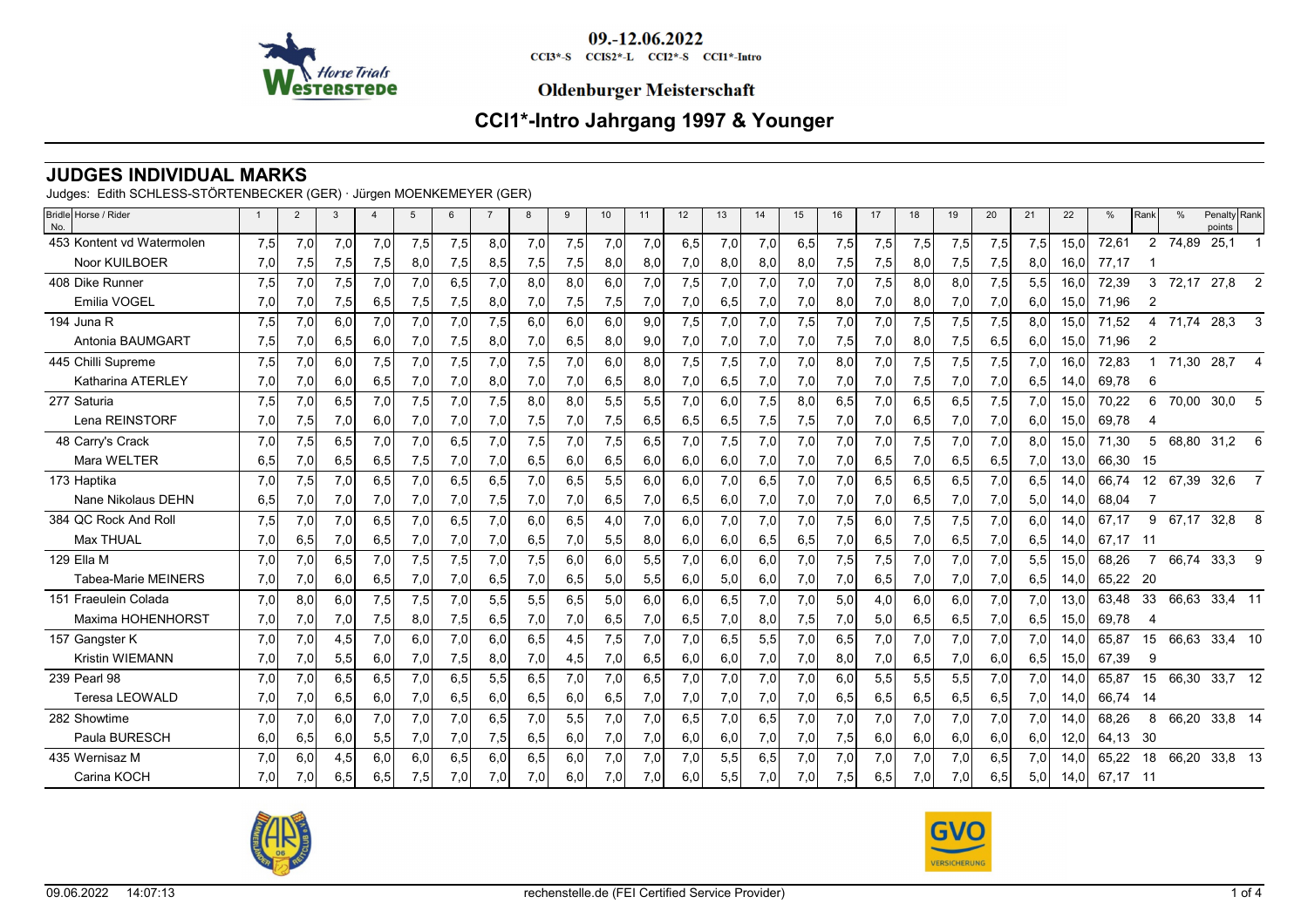

CCI3\*-S CCIS2\*-L CCI2\*-S CCI1\*-Intro

### **Oldenburger Meisterschaft**

# **CCI1\*-Intro Jahrgang 1997 & Younger**

## **JUDGES INDIVIDUAL MARKS**

Judges: Edith SCHLESS-STÖRTENBECKER (GER) · Jürgen MOENKEMEYER (GER)

| Bridle Horse / Rider<br>No.       |     | $\overline{2}$ | 3   | $\overline{\mathbf{4}}$ | 5   | 6   | $\overline{7}$ | 8   | 9   | 10 <sup>1</sup> | 11  | 12  | 13  | 14  | 15  | 16  | 17  | 18  | 19  | 20  | 21  | 22   | %        | Rank | $\frac{0}{0}$ | Penalty Rank<br>points |  |
|-----------------------------------|-----|----------------|-----|-------------------------|-----|-----|----------------|-----|-----|-----------------|-----|-----|-----|-----|-----|-----|-----|-----|-----|-----|-----|------|----------|------|---------------|------------------------|--|
| 423 Federweisse S                 | 7.0 | 6,5            | 5,0 | 5,0                     | 6.5 | 7,0 | 6,5            | 5,5 | 6.0 | 7,0             | 6.5 | 5,0 | 5,5 | 7,0 | 7,0 | 7.0 | 7,0 | 6,5 | 6.5 | 7,0 | 7,0 | 14.0 | 64.35    | 27   | 65,87         | 34,1 15                |  |
| Maria Elisabeth SCHULTE SF        | 7,0 | 6,5            | 6,5 | 5,5                     | 7,5 | 7,0 | 7,0            | 7,0 | 6,5 | 6,5             | 6,5 | 6,5 | 5,5 | 7,5 | 7,0 | 7,0 | 7,0 | 6,5 | 6,5 | 7,0 | 7,0 | 14.0 | 67.39    | - 10 |               |                        |  |
| 18 Benedetta 6                    | 7,0 | 6,5            | 5,5 | 5,5                     | 6.0 | 7,0 | 6.0            | 6.0 | 6.5 | 5,5             | 7,0 | 7.0 | 6,0 | 6,5 | 6,5 | 5,5 | 6.0 | 7,5 | 7,5 | 6.5 | 6,5 | 13.0 | 63.91    | 28   | 65,87         | 34,1 16                |  |
| Libussa LÜBBEKE                   | 7,0 | 6,5            | 6,0 | 6,0                     | 7,5 | 7,0 | 7,0            | 7,0 | 6,0 | 6,5             | 7,0 | 7,0 | 6,0 | 7,0 | 7,0 | 6,5 | 7,0 | 7,5 | 7,5 | 7,0 | 6,0 | 14.0 | 67.83    | 8    |               |                        |  |
| 148 Follow Me                     | 7,0 | 6,0            | 6.0 | 5,0                     | 6.0 | 6,5 | 7,0            | 6,5 | 6,5 | 5,0             | 7,0 | 7,0 | 6.0 | 6,5 | 6,5 | 7,0 | 7,0 | 7,5 | 7,5 | 7,0 | 6,5 | 13,0 | 65.22    | 22   | 65,76         | 34,2 17                |  |
| Anton GERLACH                     | 6,5 | 7,0            | 7,0 | 6,0                     | 7,0 | 7,0 | 7,0            | 7,0 | 6,5 | 5,5             | 7,0 | 6,5 | 6,5 | 7,0 | 7,0 | 6,5 | 6,5 | 7,0 | 6,5 | 6,5 | 6,0 | 13.0 | 66.30 15 |      |               |                        |  |
| 297 Tullibards Knight Of The Nigh | 6,5 | 7,0            | 6,0 | 6,5                     | 7.0 | 7,5 | 6.5            | 7.0 | 5.5 | 7,5             | 6.0 | 7.0 | 6.0 | 7,0 | 7,0 | 6.5 | 6,5 | 6.5 | 6.0 | 7,0 | 6.5 | 14.0 | 66.52    | 14   | 65,65         | 34,4 18                |  |
| <b>Jelte Merit MEYER</b>          | 6,0 | 6,5            | 5,5 | 6,0                     | 7,5 | 7,0 | 7,0            | 6,0 | 5,5 | 7,5             | 7,0 | 6,0 | 6,0 | 7,0 | 7,0 | 6,5 | 6,0 | 6,0 | 6,0 | 6,0 | 8,0 | 13,0 | 64,78    | 27   |               |                        |  |
| 68 Chin Champion                  | 7.0 | 7,5            | 6,5 | 6,5                     | 7.0 | 5,5 | 5.0            | 7.0 | 7.0 | 5.0             | 7.0 | 6.5 | 5.5 | 6.0 | 5,5 | 6.5 | 7,0 | 7,0 | 7,0 | 6.5 | 7,0 | 14.0 | 65.00    | 23   | 65.54         | 34,5 19                |  |
| Paula WIELAND                     | 6,5 | 7,0            | 6,5 | 6,5                     | 7,5 | 6,5 | 6,5            | 7,0 | 6,5 | 6,5             | 7,0 | 6,5 | 6,0 | 7,0 | 6,5 | 7,0 | 6,5 | 6,5 | 6,5 | 6,5 | 6,0 | 13,0 | 66.09    | - 18 |               |                        |  |
| 23 BGS Captain Morgan             | 7,0 | 7,0            | 5,5 | 7,0                     | 6,5 | 7,0 | 6,5            | 7,0 | 6,5 | 7,0             | 6,5 | 7.0 | 7,0 | 7,0 | 7,0 | 6,0 | 7,0 | 5,5 | 5,5 | 5,5 | 6,5 | 14.0 | 65,87    | 15   | 65,43         | 34,6 21                |  |
| <b>Ferdinand VOGLER</b>           | 6,5 | 6,5            | 6,0 | 5,0                     | 6,5 | 7,0 | 7,0            | 7,0 | 6,0 | 7,0             | 7,5 | 6,5 | 6,5 | 7,0 | 7,0 | 7,0 | 6,5 | 6,0 | 6,0 | 6,0 | 6,0 | 13,0 | 65.00    | - 23 |               |                        |  |
| 448 Dukershoeve Perfect For Me    | 7,5 | 6,5            | 6,5 | 6,0                     | 5.0 | 6,5 | 7,0            | 5,5 | 6.0 | 5,0             | 6.5 | 7.0 | 5,5 | 6,0 | 6.0 | 5,5 | 7,0 | 7,5 | 7,5 | 6.0 | 6,5 | 14.0 | 63,70    | 30   | 65,43 34,6 20 |                        |  |
| Loïs JOOSSE                       | 7,0 | 7,0            | 6,5 | 6,0                     | 7,0 | 7,0 | 6,5            | 7,0 | 6,0 | 5,5             | 7,0 | 7,0 | 6,0 | 7,0 | 7,0 | 7,0 | 7,0 | 7,0 | 6,5 | 6,5 | 7,0 | 14.0 | 67.17 11 |      |               |                        |  |
| 131 Emigrant M                    | 7,0 | 6,5            | 5,5 | 6,0                     | 7,0 | 7,0 | 7,0            | 7,5 | 6,5 | 7,5             | 6.0 | 6.0 | 5,0 | 6,5 | 7,0 | 7,5 | 7,0 | 7,0 | 7,0 | 7,0 | 6,0 | 14.0 | 66.74    | 12   | 65,33 34,7 22 |                        |  |
| Marleen SCHREIBER                 | 7,0 | 6,5            | 6,0 | 6,0                     | 7,0 | 7,0 | 7,0            | 6,0 | 6,0 | 7,0             | 6,5 | 6,0 | 5,0 | 6,0 | 6,5 | 6,5 | 6,5 | 6,0 | 6,5 | 6,5 | 6,5 | 13,0 | 63,91    | 31   |               |                        |  |
| 324 Corminjo                      | 6,5 | 6,0            | 6,0 | 5,5                     | 7.0 | 7,0 | 6.5            | 6,5 | 6.5 | 7,0             | 6.5 | 7.0 | 3,0 | 6,5 | 7,0 | 6,5 | 7,0 | 7,0 | 7,0 | 7,0 | 7,0 | 14.0 | 65.22    | 18   | 65,00 35,0 23 |                        |  |
| Leslie HOLENSTEIN                 | 7,0 | 6,5            | 6,0 | 6,0                     | 7,0 | 7,0 | 7,0            | 7,0 | 6,0 | 7,5             | 6,5 | 6,0 | 3,0 | 6,0 | 6,5 | 7,0 | 6,5 | 6,5 | 6,5 | 6,5 | 7,0 | 14,0 | 64,78    | - 25 |               |                        |  |
| 203 Lasina                        | 6,0 | 7,0            | 6,5 | 7,0                     | 7,0 | 6,5 | 6,5            | 6,5 | 6,0 | 7,0             | 7,0 | 7,0 | 7,0 | 6,0 | 7,0 | 5,5 | 6,0 | 6,0 | 6,0 | 6,5 | 6,0 | 14,0 | 65,22    | 18   | 64,89         | 35,1 24                |  |
| <b>Neel Friedrich DEHN</b>        | 6,0 | 6,0            | 6,5 | 6,0                     | 7,0 | 7,0 | 6,5            | 6,5 | 6,0 | 7,0             | 7,0 | 6,0 | 6,0 | 7,0 | 7,0 | 7,0 | 6,0 | 6,0 | 6,0 | 6,0 | 7,0 | 13.0 | 64.57    | -29  |               |                        |  |
| 464 Carismo 22                    | 6,5 | 6,5            | 5.0 | 7,0                     | 7,0 | 7,0 | 6.5            | 6,5 | 6.0 | 7,0             | 5.0 | 7.0 | 6.5 | 7,0 | 7,0 | 6.0 | 7,0 | 6.5 | 6.5 | 6.5 | 6.5 | 14.0 | 64,57    | 24   | 64,67 35,3 26 |                        |  |
| Smilla Lou RAKOW                  | 6,5 | 6,5            | 5,5 | 6,0                     | 7,0 | 7,0 | 7,0            | 7,0 | 6,0 | 7,0             | 6,5 | 6,0 | 6,0 | 7,0 | 6,5 | 6,5 | 7,0 | 6,5 | 7,0 | 6,5 | 7,0 | 13,0 | 64.78    | -27  |               |                        |  |
| 444 Alemania 13                   | 6,5 | 6,5            | 6,5 | 7,0                     | 7.0 | 6,5 | 5,5            | 7.0 | 7.0 | 6,5             | 6.0 | 6,5 | 7,0 | 6.0 | 7,0 | 6.0 | 7,0 | 6.0 | 6.0 | 7,0 | 6,0 | 14.0 | 64.57    | 24   | 64,67         | 35,3 25                |  |
| Zoe DEUSING                       | 6,5 | 6,5            | 6,5 | 6,0                     | 6,0 | 6,5 | 6,5            | 7,0 | 7,0 | 7,0             | 6,0 | 6,0 | 5,5 | 6,0 | 7,0 | 7,0 | 7,0 | 7,0 | 7,0 | 6,0 | 7,0 | 14,0 | 64,78    | -25  |               |                        |  |
| 447 Carnally Rock                 | 7,0 | 6,0            | 6.0 | 5,5                     | 6,5 | 7,0 | 7,5            | 6,0 | 6,5 | 5,5             | 5,5 | 7,0 | 6,5 | 7,0 | 6,5 | 7,0 | 6,5 | 5,5 | 5,5 | 6,5 | 5,5 | 14.0 | 63,70    | 30   | 64,67         | 35,3 26                |  |
| <b>Tim ESHUIS</b>                 | 6,5 | 7,0            | 6,5 | 6,5                     | 7,0 | 7,0 | 7,0            | 7,0 | 6,5 | 6,0             | 6,0 | 6,5 | 6,5 | 7,0 | 7,0 | 7,5 | 6,5 | 6,0 | 6,0 | 6,0 | 6,0 | 13.0 | 65.65    | - 19 |               |                        |  |
| 433 Idle Eric                     | 7,0 | 7,0            | 6.0 | 7,0                     | 6.5 | 7,0 | 7,5            | 7.0 | 6.5 | 6.0             | 6.5 | 7.0 | 6.5 | 7.0 | 6,5 | 6.5 | 7.0 | 6.5 | 6.5 | 6.0 | 6,5 | 14.0 | 66.96    | -11  | 64,35 35,7 28 |                        |  |
| <b>Tim ESHUIS</b>                 | 6.0 | 6,5            | 6.0 | 5,5                     | 6.0 | 6,5 | 6,5            | 6,5 | 6,5 | 5,5             | 6,0 | 6.0 | 5,5 | 6,0 | 7,0 | 6.0 | 6,0 | 6,0 | 6.0 | 6,5 | 6,5 | 13,0 | 61.74    | - 38 |               |                        |  |



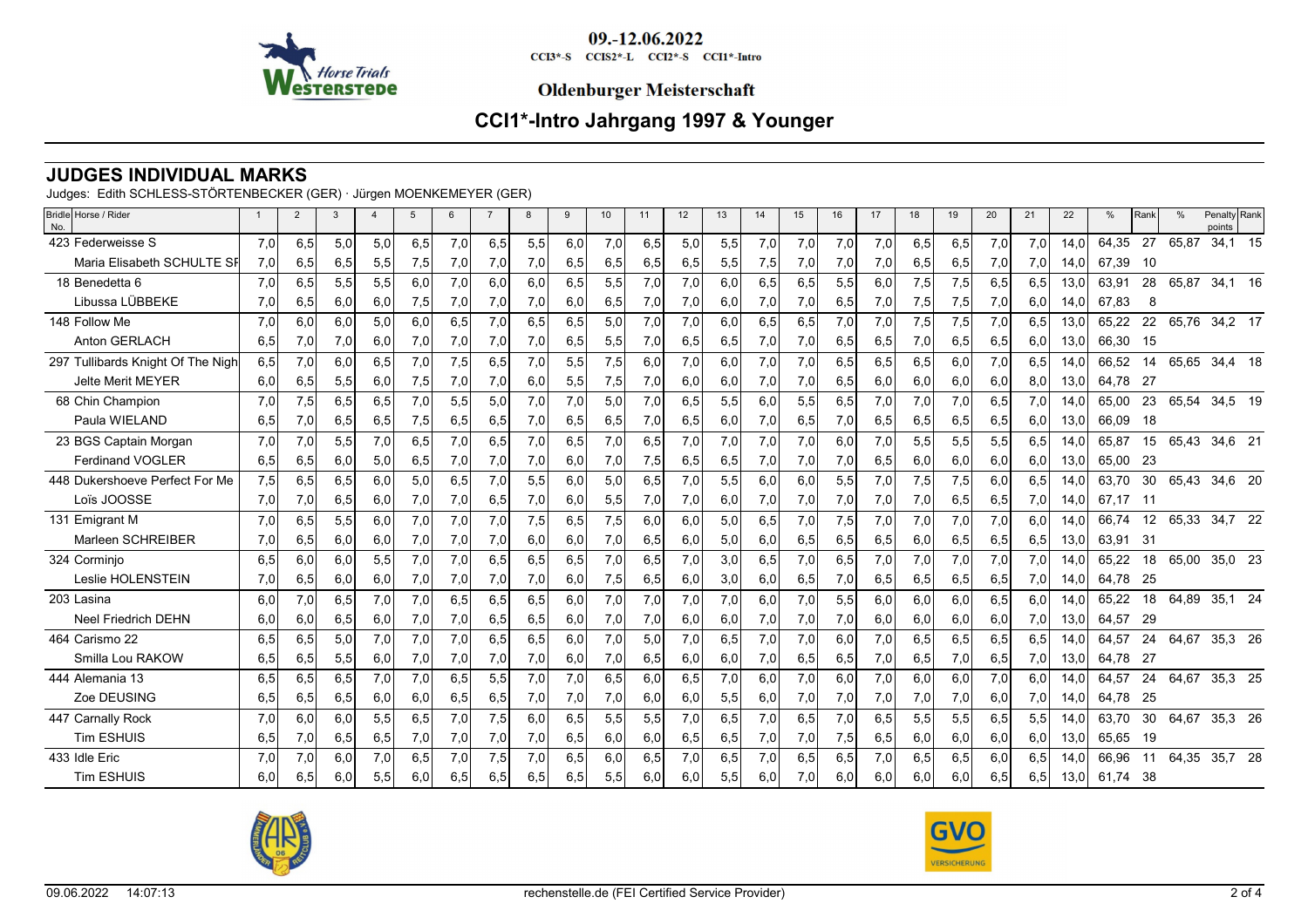

CCI3\*-S CCIS2\*-L CCI2\*-S CCI1\*-Intro

### **Oldenburger Meisterschaft**

# **CCI1\*-Intro Jahrgang 1997 & Younger**

## **JUDGES INDIVIDUAL MARKS**

Judges: Edith SCHLESS-STÖRTENBECKER (GER) · Jürgen MOENKEMEYER (GER)

| Bridle Horse / Rider<br>No.     |     | $\overline{2}$ | 3   | $\overline{4}$ | 5   | 6   | $\overline{7}$ | 8   | 9   | 10  | 11  | 12  | 13  | 14  | 15  | 16   | 17  | 18  | 19  | 20  | 21  | 22   | %     | Rank | $\frac{0}{0}$ | Penalty Rank<br>points |  |
|---------------------------------|-----|----------------|-----|----------------|-----|-----|----------------|-----|-----|-----|-----|-----|-----|-----|-----|------|-----|-----|-----|-----|-----|------|-------|------|---------------|------------------------|--|
| 62 Chavarie                     | 6,5 | 6,5            | 6,5 | 6,0            | 6,5 | 6,0 | 7,0            | 6,0 | 6.0 | 5,5 | 6.0 | 6.0 | 6.0 | 6,5 | 6,0 | 6,5  | 6,5 | 7,0 | 7,0 | 6,0 | 7,0 | 13.0 | 63.48 | 33   | 64,35         | 35,7 29                |  |
| Katharina DANNEGGER             | 7,0 | 7,0            | 6,5 | 6,0            | 7,0 | 7,0 | 7,0            | 7,0 | 6,5 | 5,5 | 6,5 | 6,0 | 6,0 | 6,5 | 6,5 | 6,5  | 6,0 | 7,0 | 6,5 | 6,5 | 6,5 | 13.0 | 65.22 | 21   |               |                        |  |
| 442 Donnacelli 4                | 7.0 | 7,0            | 6.0 | 6,5            | 7,0 | 7,0 | 6.0            | 6,0 | 5.5 | 6,5 | 6.0 | 6,5 | 7,0 | 7,0 | 7,0 | 6,5  | 7,0 | 6.0 | 6,0 | 5.5 | 6,5 | 13,0 | 64,57 | 26   | 64,24         | 35,8 30                |  |
| Jana SCHOUPAL                   | 7,0 | 7,0            | 6,0 | 6,0            | 7,0 | 6,0 | 6,0            | 5,5 | 6,0 | 7,0 | 7,0 | 6,5 | 6,5 | 7,0 | 6,5 | 6,0  | 6,0 | 6,0 | 6,0 | 6,0 | 7,0 | 13,0 | 63,91 | - 31 |               |                        |  |
| 264 Rocafina                    | 7,5 | 7,0            | 7,0 | 7,0            | 7,5 | 7,0 | 7,0            | 6,5 | 7,0 | 7,5 | 7,0 | 7,0 | 7,5 | 5,5 | 7,0 | 6,0  | 7,0 | 6,0 | 6,0 | 6,5 | 6,0 | 14.0 | 67.17 | 9    | 63,80         | 36,2 31                |  |
| Anna-Lara TAUSCHER              | 7,0 | 6,5            | 6,0 | 6,0            | 7,0 | 6,5 | 5,0            | 5,5 | 6,0 | 6,5 | 6,5 | 6,0 | 5,5 | 5,5 | 7,0 | 6,0  | 6,5 | 6,5 | 6,0 | 6,0 | 5,5 | 12,0 | 60,43 | -44  |               |                        |  |
| 143 FBW Duke's Highlight vom So | 6,5 | 7,0            | 6,5 | 5,0            | 7.0 | 6,5 | 6.5            | 6.0 | 6.0 | 6.0 | 6.5 | 7.0 | 7,0 | 7,0 | 7,0 | 6.0  | 7,0 | 5.0 | 5,0 | 6,5 | 7,0 | 13.0 | 63.91 | 28   | 63.70         | 36,3 32                |  |
| Leonard BRÜSSAU                 | 6,5 | 6,5            | 6,5 | 6,5            | 7,0 | 6,5 | 6,0            | 6,0 | 6,0 | 7,0 | 6,0 | 6,0 | 6,0 | 7,0 | 7,0 | 7,0  | 6,0 | 6,5 | 6,0 | 6,0 | 6,0 | 12,0 | 63,48 | 36   |               |                        |  |
| 97 Cuinn 4                      | 7,0 | 7,0            | 7,0 | 7,0            | 7.0 | 6,5 | 5,5            | 5,0 | 5.0 | 6.0 | 6.5 | 7.0 | 6.0 | 6.0 | 6.0 | 6.0  | 6,0 | 5.0 | 5,0 | 6.5 | 6.5 | 13.0 | 61.96 | 39   | 63,48         | 36,5 33                |  |
| Nora HERRMANN                   | 6,5 | 6,5            | 6,5 | 6,5            | 7,0 | 7,5 | 7,0            | 7,0 | 6,0 | 6,5 | 6,0 | 6,0 | 6,0 | 7,0 | 7,0 | 7,0  | 6,5 | 6,0 | 6,0 | 6,0 | 6,0 | 13,0 | 65.00 | - 23 |               |                        |  |
| 303 Valkato G                   | 6,0 | 6,0            | 6,5 | 6,0            | 6,5 | 6,0 | 7,0            | 7,0 | 6,0 | 5,0 | 7,0 | 6,0 | 5,5 | 7,0 | 6,0 | 6,5  | 7,0 | 6.5 | 6,5 | 6,0 | 6,0 | 13.0 | 63,04 | 36   | 63,37         | 36,6 34                |  |
| <b>Bjarne FISCHER</b>           | 6,0 | 6,5            | 6,0 | 6,5            | 7,0 | 7,0 | 7,0            | 6,5 | 6,5 | 6,5 | 6,5 | 6,0 | 6,0 | 6,5 | 6,5 | 7,0  | 6,0 | 6,5 | 6,5 | 6,0 | 5,5 | 12,0 | 63.70 | - 35 |               |                        |  |
| 198 Koenigswinter 2             | 7.0 | 7,0            | 5,0 | 6,0            | 6.0 | 5,5 | 6.0            | 5,0 | 7.0 | 6,0 | 6.0 | 6.0 | 6.0 | 6,0 | 6,0 | 6.0  | 6,0 | 6.0 | 6.0 | 6.0 | 6,5 | 13.0 | 60,87 | 43   | 62,93 37,1 35 |                        |  |
| <b>Katharina GRUPEN</b>         | 7,0 | 7,0            | 5,0 | 6,0            | 7,0 | 6,0 | 6,0            | 5,5 | 6,0 | 7,0 | 7,0 | 6,0 | 6,5 | 7,0 | 7,0 | 6,5  | 6,0 | 7,0 | 6,5 | 6,5 | 7,0 | 14.0 | 65.00 | -22  |               |                        |  |
| 450 Hennessy                    | 6.0 | 6,0            | 5,5 | 6,0            | 6,5 | 6,5 | 6,5            | 6,0 | 6,5 | 7,5 | 5,5 | 6,5 | 6,0 | 6,5 | 6,5 | 6,5  | 6,0 | 6.0 | 6,0 | 6.0 | 6,5 | 12,0 | 62,17 | 38   | 62,93         | 37,1 36                |  |
| Wiktoria KNAP                   | 6,0 | 6,5            | 6,0 | 6,0            | 7,0 | 7,0 | 7,0            | 6,5 | 6,0 | 7,0 | 6,0 | 6,0 | 5,5 | 6,5 | 6,5 | 7,0  | 6,0 | 6,0 | 6,0 | 6,0 | 7,0 | 13,0 | 63,70 | -33  |               |                        |  |
| 234 Nowhere Radio               | 6.5 | 7,0            | 6,0 | 5,5            | 6,5 | 7,0 | 6.0            | 6,5 | 5,5 | 6,0 | 6.0 | 6,5 | 7,0 | 7,0 | 7,0 | 7,0  | 6,5 | 7,0 | 7,0 | 6.5 | 6.0 | 14.0 | 65.22 | 18   | 62,83 37,2 37 |                        |  |
| Madita Anna-Maria KIRCHNE       | 5,5 | 5,5            | 5,0 | 6,0            | 6,5 | 6,5 | 6,0            | 6,0 | 5,0 | 6,0 | 6,0 | 6,0 | 5,5 | 6,5 | 7,0 | 6,0  | 6,0 | 6,5 | 6,5 | 6,0 | 7,0 | 12,0 | 60,43 | - 44 |               |                        |  |
| 155 Frieda V                    | 7,0 | 7,0            | 6,0 | 4,0            | 6,0 | 6,5 | 7,0            | 6,0 | 6,0 | 6,5 | 6,5 | 6,0 | 5,5 | 6,5 | 6,0 | 6,5  | 7,0 | 6,5 | 6,5 | 7,0 | 7,0 | 13,0 | 63,48 | 33   | 62,61         | 37,4 38                |  |
| Malou Zoe TOLXDORF              | 6,5 | 6,5            | 5,5 | 5,0            | 7,0 | 6,5 | 7,0            | 5,5 | 5,5 | 6,0 | 6,0 | 6,0 | 6,0 | 6,5 | 6,5 | 7,0  | 6,0 | 6,5 | 6,5 | 6,0 | 6,0 | 12,0 | 61,74 | 39   |               |                        |  |
| 63 Check Point's Darling        | 6,0 | 6,0            | 5,5 | 6,0            | 6,5 | 7,0 | 7,0            | 6.0 | 6,5 | 7,0 | 6.5 | 6,5 | 6,0 | 6,5 | 7,0 | 6, 5 | 5,0 | 7,0 | 7,0 | 5,0 | 6,0 | 14.0 | 63,70 | 30   | 62,50 37,5 39 |                        |  |
| Ludwig LENZ                     | 6,0 | 6,5            | 5,5 | 5,5            | 7,0 | 6,0 | 6,5            | 6,0 | 5,5 | 6,5 | 7,0 | 6,0 | 5,5 | 6,0 | 6,0 | 7,0  | 6,0 | 6,5 | 6,5 | 6,0 | 5,5 | 12,0 | 61,30 | -41  |               |                        |  |
| 409 Tullibards Whatsallabout    | 7,0 | 7,0            | 6.0 | 6,0            | 6,0 | 5,5 | 7,0            | 6,5 | 5,0 | 5,0 | 6.0 | 6,0 | 5,5 | 5,5 | 6,5 | 7.0  | 6,0 | 6,0 | 6.0 | 6,0 | 6,5 | 13.0 | 61.30 | 40   | 62,50         | 37,5 39                |  |
| Margherita BONACCORSI           | 6,5 | 6,0            | 6,5 | 6,0            | 7,0 | 7,0 | 7,5            | 7,0 | 6,0 | 6,0 | 6,5 | 6,0 | 5,5 | 6,0 | 6,5 | 7,5  | 6,0 | 5,5 | 6,0 | 6,0 | 6,5 | 13,0 | 63,70 | -33  |               |                        |  |
| 179 Hj Riley Star               | 6,5 | 7,5            | 5,0 | 6,5            | 7,0 | 5,0 | 2,0            | 4,5 | 5,5 | 4,0 | 5,5 | 6,0 | 6.0 | 6,5 | 6,0 | 6,0  | 5,0 | 6,0 | 6.0 | 6,0 | 5,5 | 13,0 | 56,96 | 49   | 61,52         | 38,5 41                |  |
| Valentina CHRISTOU              | 6,5 | 7,0            | 6,5 | 7,0            | 8,0 | 6,5 | 4,0            | 6,5 | 6,0 | 7,0 | 7,0 | 6.0 | 6,0 | 7,0 | 7,0 | 7,0  | 6,5 | 6,5 | 6,5 | 6,5 | 7,0 | 14.0 | 66.09 | - 17 |               |                        |  |
| 259 Realist 24                  | 6.5 | 6,5            | 5,5 | 4,5            | 6.0 | 6,5 | 6.0            | 6.0 | 6.0 | 5,5 | 6.5 | 6,5 | 5,5 | 6.5 | 6,0 | 6.0  | 6,5 | 7,0 | 7,0 | 6.0 | 6,5 | 12.0 | 61.30 | 41   | 61,52         | 38,5 42                |  |
| Franziska VON ASCHWEGE          | 6,5 | 7,0            | 5,5 | 4,5            | 6,5 | 6.0 | 6.5            | 6.0 | 6.0 | 6,0 | 6.0 | 6.5 | 6.0 | 7,0 | 6,0 | 7,0  | 6,0 | 6,5 | 6,5 | 6,0 | 6,0 | 12,0 | 61.74 | - 39 |               |                        |  |